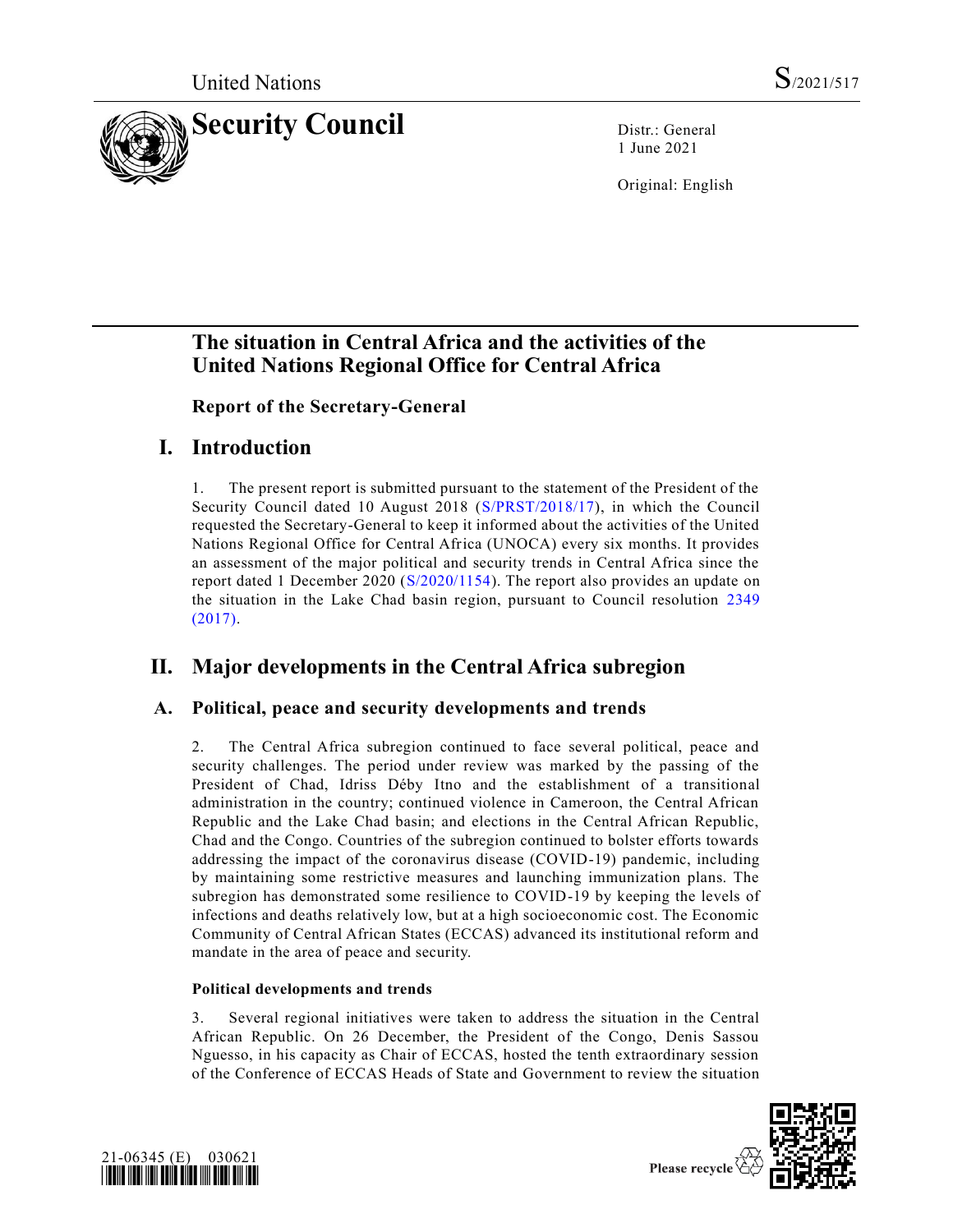in the country and mobilize regional support ahead of the presidential and legislative elections on 27 December. On 29 January, Angola convened in Luanda a mini-summit of the outgoing, current and incoming Chairs of the International Conference on the Great Lakes Region on the situation in the Central African Republic. On 20 April, a follow-up summit was convened in Luanda. Both meetings were attended by the Presidents of the Central African Republic, Chad, the Congo and Rwanda.

4. In Angola, on 15 January, the leader of the main opposition party, União Nacional para a Independência Total de Angola, called for the holding of municipal elections in 2021. The elections had been initially announced for 2020 before being postponed owing to COVID-19 and the need to put in place the required legal framework. On 18 March, the National Assembly adopted a revised Constitution intended to strengthen the rule of law in the country. The opposition expressed concern that the revision could contribute to postponing the local and general elections. On 12 April, the Supreme Court sentenced Manuel Rabelais, a former communication minister under the former President of Angola, José Eduardo dos Santos, to 14 years' imprisonment for money-laundering and embezzlement.

5. In Cameroon, the Government took steps towards decentralization in line with the recommendations of the major national dialogue, including by holding regional elections on 6 December. The ruling Cameroon People's Democratic Movement won those elections, controlling 9 of 10 regions. The elections were key to the implementation of the "special status" for the North-West and South-West Regions. The opposition Cameroon Renaissance Movement and Social Democratic Front boycotted the elections. On 9 December, the authorities lifted the security measures taken around the residence of the leader of the Cameroon Renaissance Movement, Maurice Kamto, which had been in place since 22 September 2020, and, on 5 February, released from detention the party's first Vice-President, following his arrest on 1 June 2019. On 18 March, the Presidents of the National Assembly and the Senate of Cameroon were re-elected to their positions.

6. Notwithstanding several initiatives, no progress was made on continuing political dialogue to achieve a durable solution to the unrest in the North -West and South-West Regions of Cameroon. From 28 January to 2 February, the Secretary of State of the Holy See visited Cameroon, where he met the President, Paul Biya, in Yaoundé to discuss the crisis in the two Regions and the role of the Catholic Church in addressing it. On 31 January, he called for inclusive dialogue, peace and reconciliation during a mass held in Bamenda, North-West Region. On 9 April, the National Assembly announced the holding of a debate on the crisis in the two Regions during its June session, the first parliamentary debate on the crisis since its onset.

7. In Chad, on 14 December, President Déby promulgated a new Constitution, endorsing recommendations from the "second national inclusive forum", held in 2020. Changes included the establishment of the position of Vice -President and an upper chamber of parliament and the reduction in the minimum age for the presidency from 45 to 40 years.

8. Restrictions on democratic space and political tensions increased in Chad in the lead-up to the presidential election on 11 April. On 28 February, Chadian security forces raided the residence of a declared presidential candidate and former rebel, Yaya Dillo. During the operation, Mr. Dillo's mother was killed. On 3 March, the Supreme Court validated 10 of 17 presidential candidatures, including of the first female presidential candidate. Three validated candidates, including former opposition leader Saleh Kebzabo, announced their withdrawal from the presidential race and campaigned for a boycott of the election. During the weeks leading up to the poll, opposition entities and civil society groups organized weekly protests against President Déby's candidature. Dozens of protestors took to the streets in N´Djamena.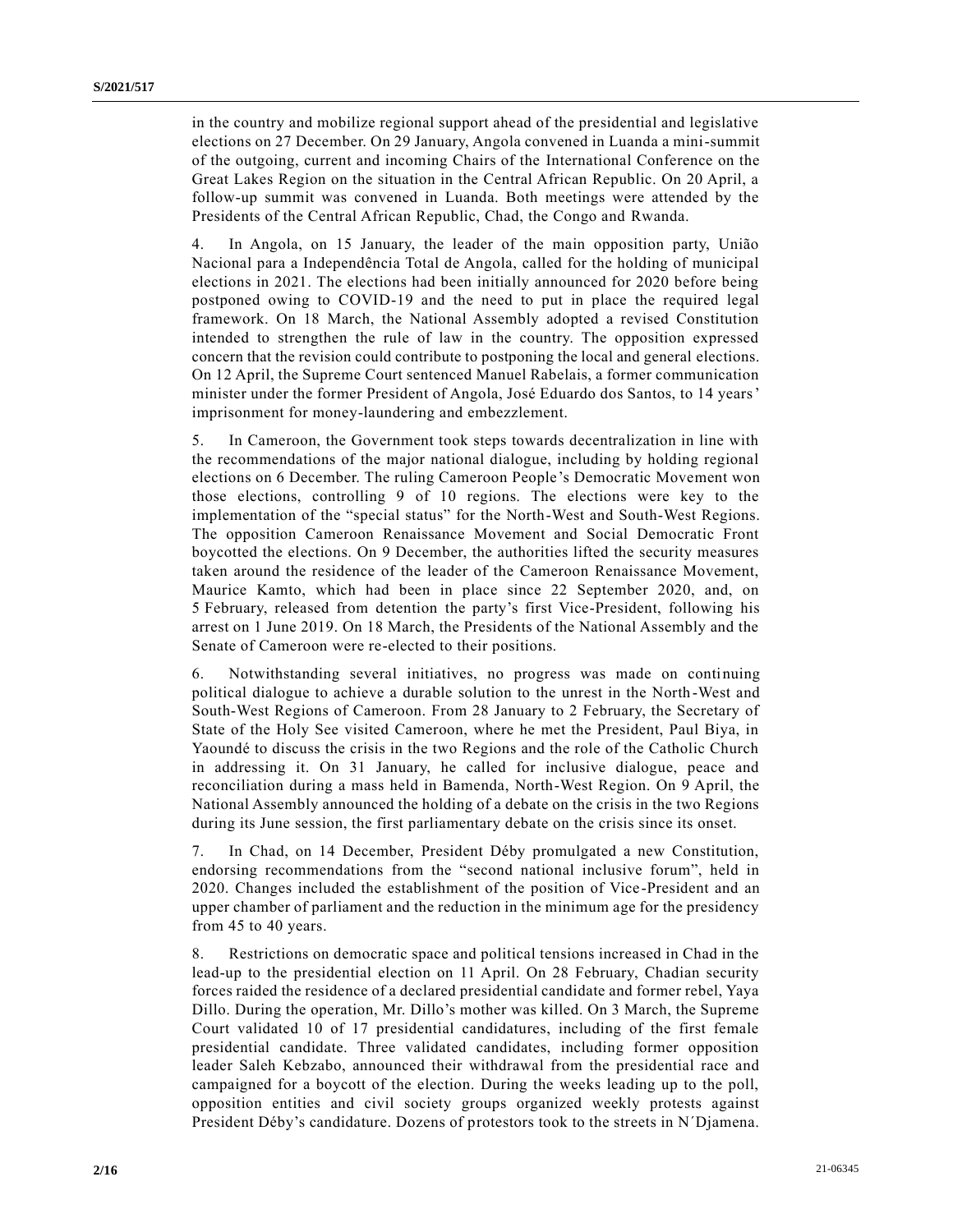Authorities banned and dispersed those gatherings, citing public health and security reasons.

9. On 19 April, the electoral commission of Chad announced that President Déby had won the presidential election with 79.32 per cent of the votes cast. On 20 April, a military spokesperson announced that the President had succumbed to injuries reportedly sustained in the context of fighting between the army and rebels from the Front pour l'alternance et la concorde au Tchad that had entered Chad on election day. The State funeral for the late President was held in N'Djamena on 23 April and attended by various Heads of State and Government.

10. A 15-member transitional military council, led by the head of the presidential guard, General Mahamat Idriss Déby, took power and vowed to organize a new presidential election within 18 months. The transitional military council issued a transitional charter, which superseded the Constitution. On 26 April, the former Prime Minister, Albert Pahimi Padacké, who had placed second in the presidential election, was appointed transitional Prime Minister. On 2 May, the leader of the transitional military council and the transitional Prime Minister established a transitional Government comprising 31 ministers and 9 secretaries of State. On 27 April and 8 May, civil society groups and opposition political parties organized demonstrations in N'Djamena and other cities to protest against the takeover by the transitional military council. On 7 May, the new Minister of Justice and Human Rights ordered the release of all demonstrators detained after past protests, except those who had committed proven criminal acts against persons or property. The same day, the Minister for Public Security and Migration issued a decree by which peaceful demonstrations that met specific conditions would be authorized. On 3 May, the party of opposition leader Saleh Kebzabo joined the transitional Government and withdrew from the Coordination des actions citoyennes.

11. The Peace and Security Council of the African Union issued a communiqué on 23 April, in which it expressed "grave concern" with respect to the establishment of the transitional military council and urged "the Chadian defence and security forces and all national stakeholders to respect the constitutional mandate and order, and to expeditiously embark on a process of restoration of constitutional order and handing over of political power to the civilian authorities, in accordance with the Constitutio n of the Republic of Chad". It also called for national dialogue and deployed a factfinding mission, from 29 April to 9 May, to N'Djamena. On 20 May, the Peace and Security Council, informed by the recommendations of the fact-finding mission, issued another communiqué, in which it requested, among others, an urgent review of the transition charter to ensure it met Chadians' aspirations "for civilian -led democratic governance"; the completion of the transition to democratic rule within an 18-month period (from 20 April 2021); assurances that members of the transitional military council would not run in the election; and the establishment of a national transition council to serve as an interim legislative body, mandated to draft a new constitution. The Peace and Security Council also requested that the transitional Government organize an inclusive national dialogue within three months and restore civic and political rights immediately. On 24 May, the Chairperson of the African Union Commission appointed Basile Ikouébé of the Congo as his Special Representative in Chad to support the transition process in the country. On 20 May, the head of the transitional military council and its members made statements in which they committed themselves not to running in the upcoming elections, as requested by the Peace and Security Council.

12. In the Congo, President Nguesso won the presidential election on 21 March. On 6 April, the Constitutional Court confirmed that the incumbent had received 88.4 per cent of the votes cast. The main opposition candidate, who, according to official reports, succumbed to COVID-19 after the election, received 7.76 per cent of the vote.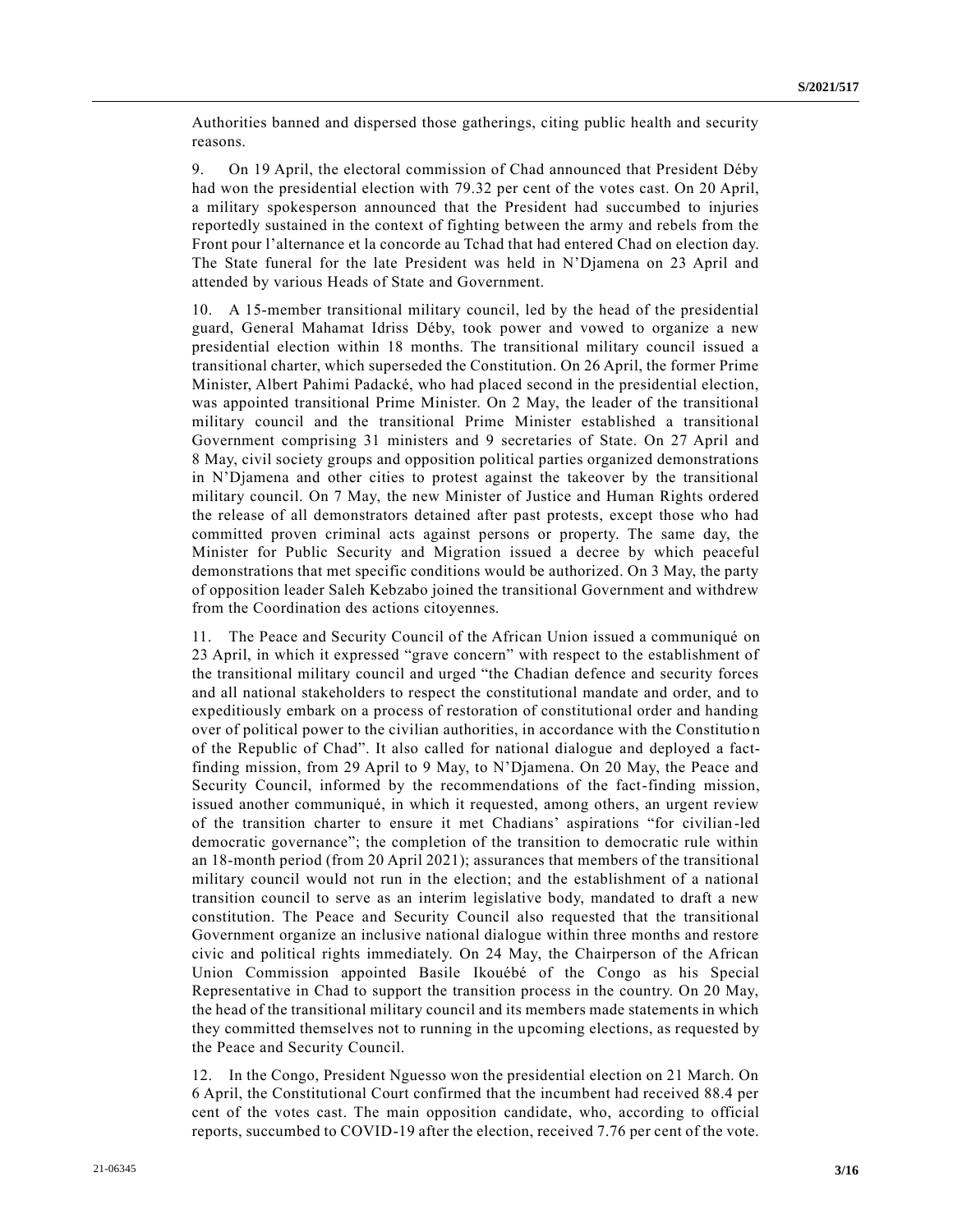Voter turnout was announced at 67 per cent. The President faced six male candidates, while the main parliamentary opposition party and others boycotted the election. The Episcopal Conference of the Congo voiced serious reservations over the electoral process. The African Union, ECCAS and International Conference on the Great Lakes Region, all of which had sent observers, welcomed what they deemed was a peaceful and orderly election. They provided recommendations to further improve the political and electoral processes. On 16 April, the President was sworn in for a fifth term in office. On 16 May, President Nguesso appointed a new cabinet of 36 members, including 8 women.

13. In Equatorial Guinea, the strategic context remained marked by an economic crisis resulting from the fall in oil prices aggravated by the COVID-19 pandemic. On 11 December, the International Court of Justice ruled in favour of France over the confiscation in 2012 of a mansion in Paris belonging to the Vice-President, Teodoro Nguema Obiang Mangue, as part of a corruption probe. On 22 February, the Third Deputy Prime Minister in charge of human rights addressed the forty-sixth session of the Human Rights Council and reported on an ongoing process in Parliament to abolish the death penalty. He called upon the United Nations to support ongoing national efforts in promoting the human rights agenda. On 28 April, the Senate approved a bill on the prevention of and efforts to combat corruption.

14. In Gabon, authorities focused on governance and economic recovery in the context of the economic and health crises facing the country. On 29 December, Parliament adopted a new Constitution, which was promulgated on 8 January. According to the new Constitution, a triumvirate of the Presidents of the National Assembly and Senate and the Minister of Defence would collectively assume presidential powers during an interim period of a vacancy or temporary incapacity at the presidency. Moreover, a former Head of State would have stronger immunity from judicial proceedings for crimes committed during his or her tenure. Segments of the opposition and civil society criticized the absence of consultations during the process. In line with the new Constitution, on 27 February, the President, Ali Bongo Ondimba, appointed 15 senators, including 7 women. In senatorial elections on 6 February, the ruling Parti démocratique gabonais, won 46 of the 52 remaining seats. On 1 March, the President of the Senate was re-elected for a second term.

15. In Sao Tome and Principe, authorities made progress towards modernizing the justice system, but persisting divisions in the political class regarding an electoral law reform delayed the preparations for the presidential election scheduled for 18 July. On 11 December, the President, Evaristo Carvalho, hosted the second high-level dialogue on justice reform, which approved the country's justice modernization programme. On 30 December, he vetoed an electoral reform bill adopted by the National Assembly on 15 December, citing the ill-timing of and lack of consensus on the reform. Nevertheless, on 12 February, he promulgated it, after the National Assembly had removed contentious provisions. This paved the way for the installation of the National Electoral Commission on 16 February and for preparations to commence for the presidential election. On 29 April, the Government and the European Union held their annual political dialogue.

16. On 5 March, proceedings before the International Court of Justice were jointly instituted by Equatorial Guinea and Gabon concerning the delimitation of their common maritime and land boundaries and sovereignty over several islands. The proceedings were instituted by way of a special agreement, which was signed by the two countries in 2016 and entered into force in March 2020.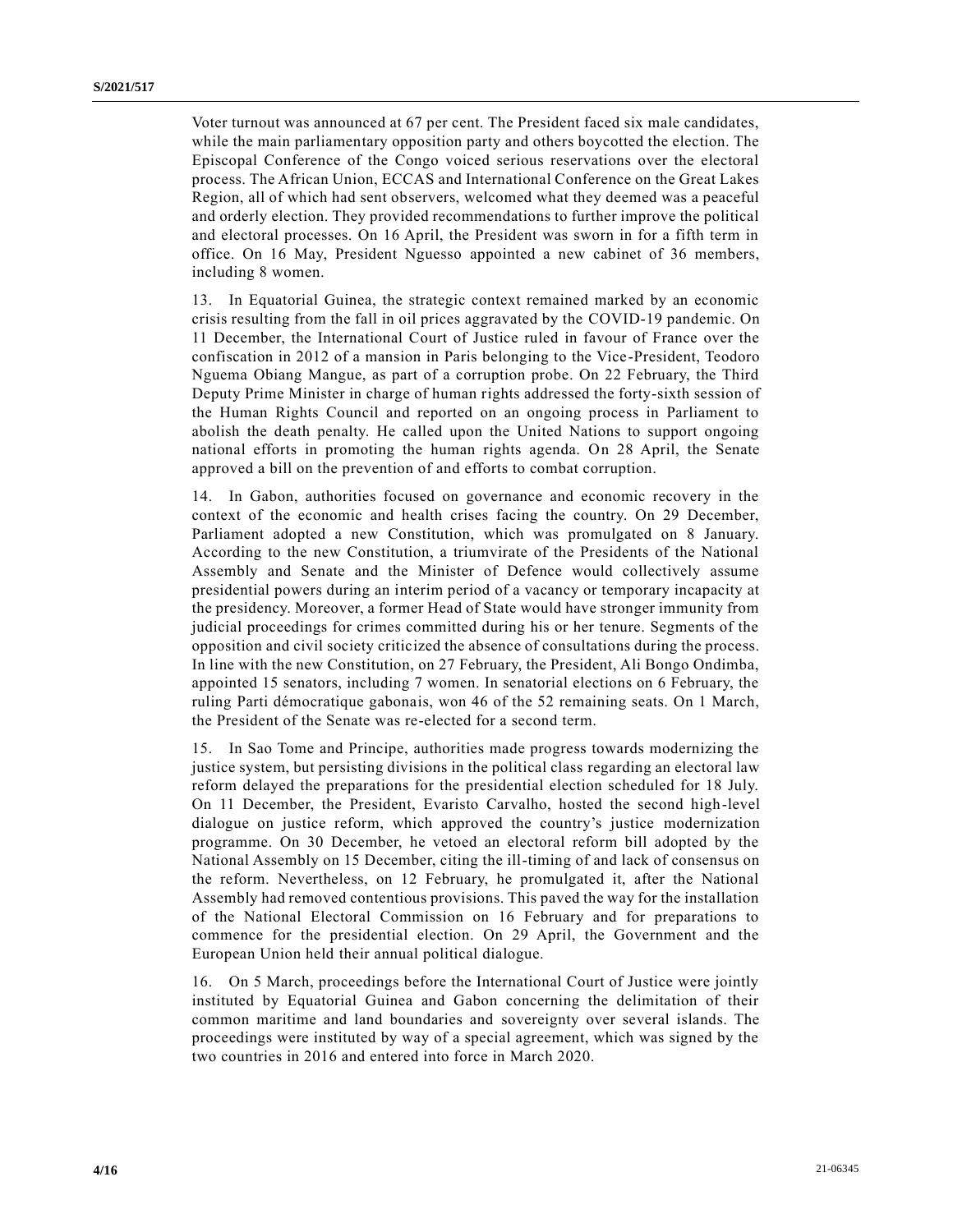### **Security developments and trends**

17. Violence persisted in the Far North, North-West and South-West Regions of Cameroon. In the latter two regions, attacks by separatist armed groups against government officials, traditional leaders and school personnel increased in the run -up to the regional elections and have since continued, also featuring the use of improvised explosive devices.

18. On 8 December, the house of the Mayor of Bamenda, North-West Region of Cameroon, was set ablaze. On 13 December, non-State armed groups invaded the palaces of three traditional rulers in the South-West Region and took them hostage. One traditional ruler reportedly died in captivity while the other two were released the following day. On 5 January, non-State armed groups attacked the convoy of the Senior Divisional Officer of Momo Division, North-West Region, killing five members of his delegation. On 9 January, armed secessionists attacked a military checkpoint in Matazem, North-West Region, killing four military personnel and two civilians. On 9 January, armed separatists allegedly killed the principal of a public high school in Ossing, South-West Region. On 23 January, government forces disabled two improvised explosive devices in Limbe, South-West Region, while one device exploded near a stadium, with no injuries reported.

19. On 10 February, government forces launched a military operation against separatist armed groups suspected of fomenting attacks on Kumba, South -West Region of Cameroon. According to the authorities, the operation resulted in the killing of five militants, including the leader of a group that had staged a deadly attack against a school in Kumba last October. On 15 February, the Cameroonian army announced the arrest of two gendarmes, two soldiers and four police officers accused of torturing a separatist fighter in the North-West Region. Between 22 and 26 February, suspected armed men attacked civilians in at least seven villages in Nwa subdivision, North-West Region. At least 8 people were killed, more than 14 injured, some 100 houses and 3 churches looted and burned and approximately 4,200 civilians displaced.

20. In Chad, on 11 April, election day, the Chadian rebel group Front pour l'alternance et la concorde au Tchad launched an incursion from south-western Libya into Tibesti Province, advancing into west-central Chad within a week, with the declared intention of marching to N'Djamena. On 25 April, the transitional military council rejected the offer of a ceasefire made by the Front to allow for a political resolution of the conflict through dialogue. Following confrontations with the Chadian army, the operational capability of the Front was reportedly reduced and some of its fighters withdrew into the Niger. Renewed fighting was reported in Kanem Province on 29 April. On 9 May, the minister of defence declared victory over the Front, stating that the national territory was secure. Meanwhile, in the south, recurrent but intensified clashes between nomadic herders and local agricultural communities resulted in the deaths of at least 170 people during the reporting period.

#### *Boko Haram/Lake Chad basin*

21. The reporting period witnessed an increase in reported Boko Haram-related incidents in Cameroon and Chad. Between 1 December 2020 and 30 April 2021, there were 423 reported Boko Haram-related security incidents in Cameroon, with 145 civilian fatalities, and 62 incidents in Chad, with 199 civilian fatalities.

22. In the Far North Region of Cameroon, attacks launched by Boko Haram factions against civilians continued to predominantly affect areas in the Mayo-Tsanaga and Mayo-Sava departments, close to the border with Nigeria. On 4 December, Boko Haram militants attacked the locality of Assighassia, killing three civilians and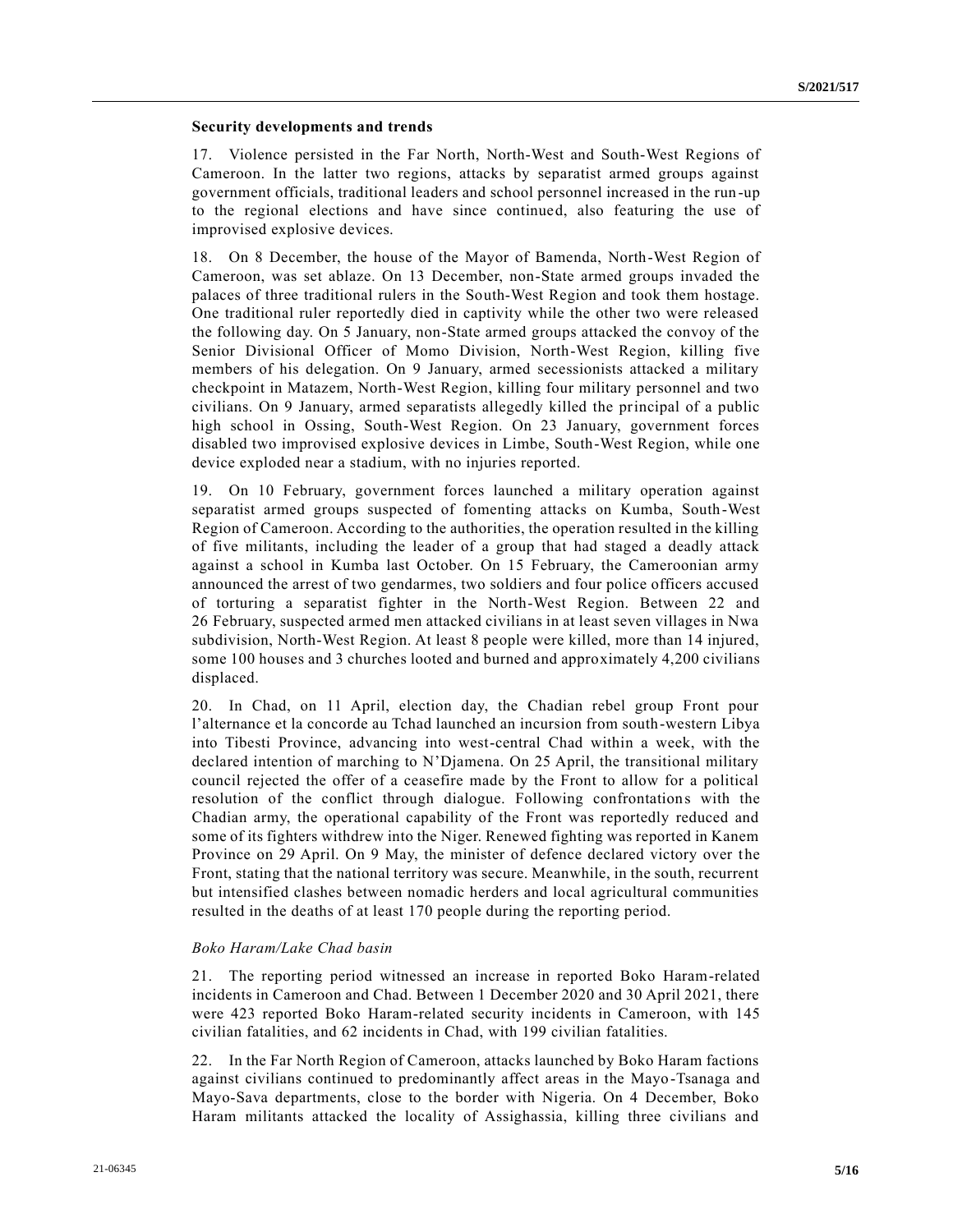injuring three more, and on 10 December, they attacked the locality of Gakara, burning down 14 houses and injuring a member of a local vigilante group. On 8 January, a female suicide bomber detonated an improvised explosive device in Mozogo, killing 17 civilians, including 5 children, and wounding 12 others. On 21 March, Boko Haram militants attacked Bla-Gossi Tourou, reportedly killing three civilians.

23. On 20 March, two Cameroonian soldiers were killed in an attack by a Boko Haram faction in north-eastern Borno State, Nigeria, while lending support to their Nigerian counterparts who were attacked by Boko Haram elements outside the Nigerian town of Wulgo. The Cameroonian support was within the framework of the Multinational Joint Task Force. In December, Boko Haram factions undertook five attacks in Lac Province of Chad, killing 7 civilians and kidnapping 33, including at least 7 women. On 8 April, Boko Haram elements ambushed Chadian soldiers in the Ngouboua area, bordering Nigeria, killing 2 soldiers and injuring 11 others, including 4 civilians. On 27 April, a suspected Boko Haram faction attacked an army position in Litri, killing at least 12 Chadian soldiers. According to the Governor of Lac Province, more than 40 of the faction's fighters were also killed.

### *Lord's Resistance Army*

24. According to the non-governmental organization (NGO) Invisible Children, on 22 January, the Lord's Resistance Army splinter faction led by Achaye Doctor abducted 11 civilians, including 3 women and 2 children, from Biro, east of Zemio, Central African Republic. Subsequently, on 24 January, the armed group released 8 of the 11 civilians, retaining 1 woman and 2 children.

25. According to Invisible Children, attacks by suspected Lord's Resistance Army groups in the Democratic Republic of the Congo also increased in late February as the Owila faction looted and abducted civilians in Haut-Ulélé. Between February and April, at least 23 people were abducted, including 8 children. The surge in attacks mirrors trends in 2019 and 2020, in which Lord's Resistance Army violence in Haut-Ulélé and Bas-Ulélé Provinces spiked between March and May, coinciding with the last few months of the dry season, during which movement is less arduous. Since January 2021, 60 people have escaped or defected from Lord's Resistance Army splinter factions. On 25 February, 21 people, including 2 Congolese combatants, escaped from the Achaye faction and surrendered to Congolese security forces.

26. On 6 May, the International Criminal Court sentenced Dominic Ongwen, a Lord's Resistance Army commander who surrendered in 2015 to 25 years in prison after he had been found guilty of 61 counts of crimes against humanity and war crimes that had taken place in Northern Uganda between July 2002 and December 2005. Mr. Ongwen was the first member of the Lord's Resistance Army to be tried by the Court and the first person to be convicted by the Court for the crime of forced pregnancy. The sentencing also marked the first time that the crime of forced marriage had been considered by the Court.

#### *Maritime security in the Gulf of Guinea*

27. According to the International Maritime Bureau, in 2020, the Gulf of Guinea accounted for 95 per cent of maritime crew members kidnapped worldwide, with an increasing number in the Central Africa maritime domain. The Interregional Coordination Centre for Maritime Safety and Security in the Gulf of Guinea reported 20 security incidents at sea, including 11 in the ECCAS maritime space, between January and March 2021, a decrease compared with the 45 incidents, including 9 in the ECCAS maritime space, reported in the fourth quarter of 2020.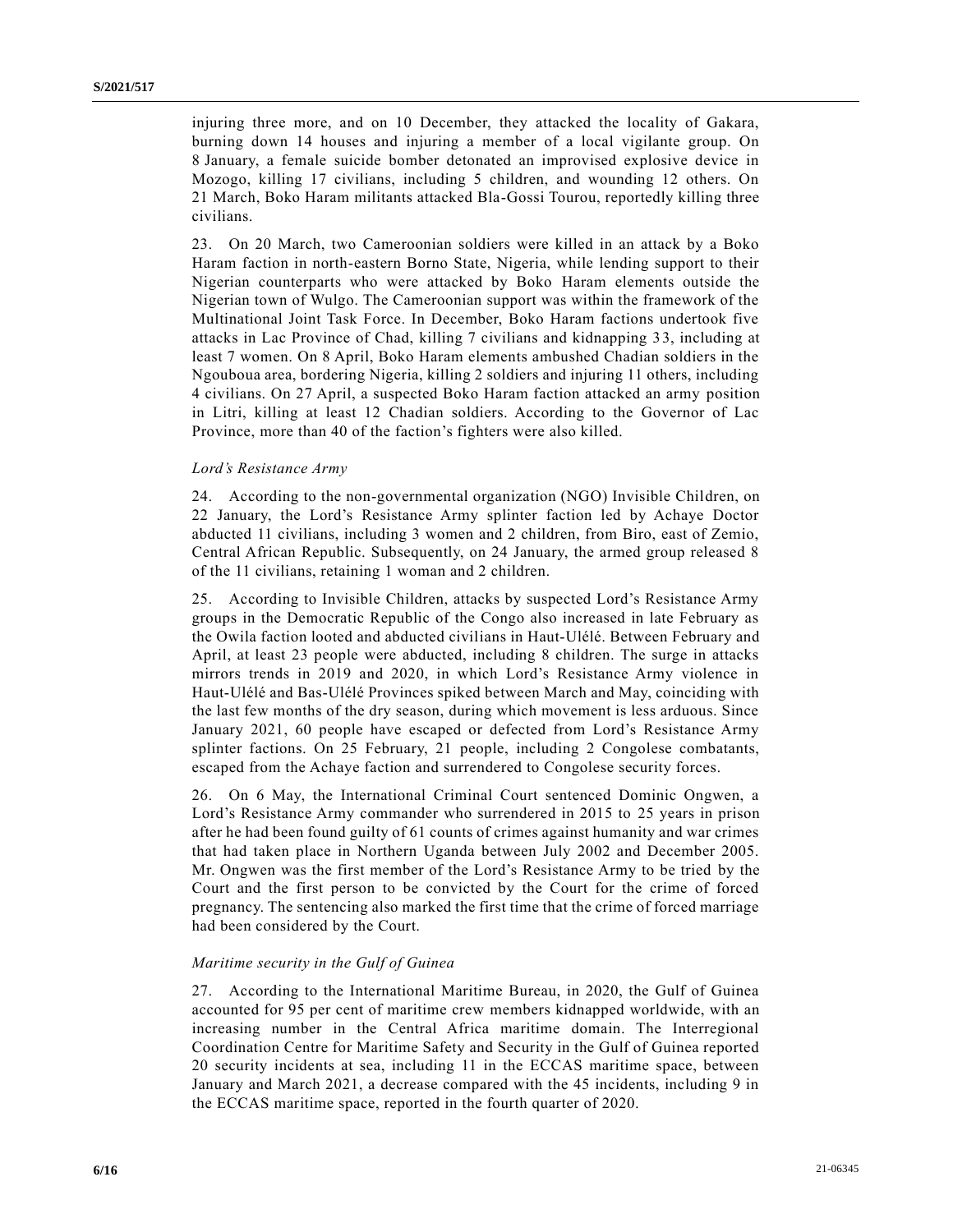28. On 4 May, the Government of the Congo convened a virtual ministerial meeting of the Council for Peace and Security in Central Africa on maritime security in Central Africa. Ministers agreed to promote the use of existing protocols on maritime security and improve interministerial coordination at the State level. They called upon the ECCAS Commission to mobilize adequate resources to strengthen existing mechanisms in the effort to combat maritime insecurity.

## **Effects of climate change, ecological changes and natural disasters on the stability of Central Africa**

29. Some countries in the subregion, including Angola, Burundi and Rwanda, experienced severe drought and renewed cycles of flooding owing to excessive rainfall, which affected more than 1 million people in 2020. The resulting destruction of houses, goods, crops and fields threatened the livelihoods of many communities reliant on rain-fed agriculture, further contributing to food insecurity, forced displacement, natural resource scarcity and intensified land conflicts and accentuating farmer-herder conflicts. Women were often among those hit hardest, given that structural inequalities in income, ownership and access to land, and decision-making power impaired their options to cope with and adapt to the effects of climate change.

## **B. Humanitarian developments**

30. Conflicts, floods and epidemics in various parts of Central Africa, aggravated by COVID-19, continued to have serious consequences for the humanitarian situation in the subregion.

31. There continues to be a highly complex humanitarian context in Cameroon owing to widespread insecurity, epidemics and floods. In 2021, 4.4 million people in Cameroon will need humanitarian assistance. Humanitarian partners planned to target 3 million of the most vulnerable in 2021. The crises in the Far North, North-West and South-West Regions led to the internal displacement of more than 1 million people, along with the return of 466,000 persons. The humanitarian response plan for 2021 requires \$362 million, 18 per cent of which had been funded by mid-May.

32. As at 30 April, Cameroon hosted almost 447,000 refugees and asylum seekers, including almost 322,000 refugees from the Central African Republic and almost 117,000 from Nigeria. As a result of mounting tension and hostilities surrounding the presidential election in the Central African Republic, more than 6,500 new refugees from the Central African Republic arrived in Cameroon as at 30 April, according to the Office of the United Nations High Commissioner for Refugees (UNHCR).

33. Pervasive insecurity in the North-West and South-West Regions of Cameroon resulted in further abuses committed against civilians and forced displacements and hampered humanitarian access and access to basic services. As at 30 April, more than 67,000 Cameroonians had sought refuge in Nigeria. More than 409,000 people had been displaced within the two Regions and faced significant protection risks, including high rates of sexual and gender-based violence. As at 30 April, there were more than 409,000 returnees within the two Regions, while an additional 302,000 had been displaced to other regions of Cameroon. An estimated 700,000 children were left out of school owing to the crisis in the two Regions.

34. Attacks against humanitarian, health and education personnel and facilities in the North-West and South-West Regions of Cameroon continued. Armed clashes between non-State armed groups and government forces, the use of improvised explosive devices and the enforcement of lockdowns by non-State armed groups continued to pose security threats and access challenges to humanitarian partners. On 8 January, a truck contracted by the World Food Programme carrying food items was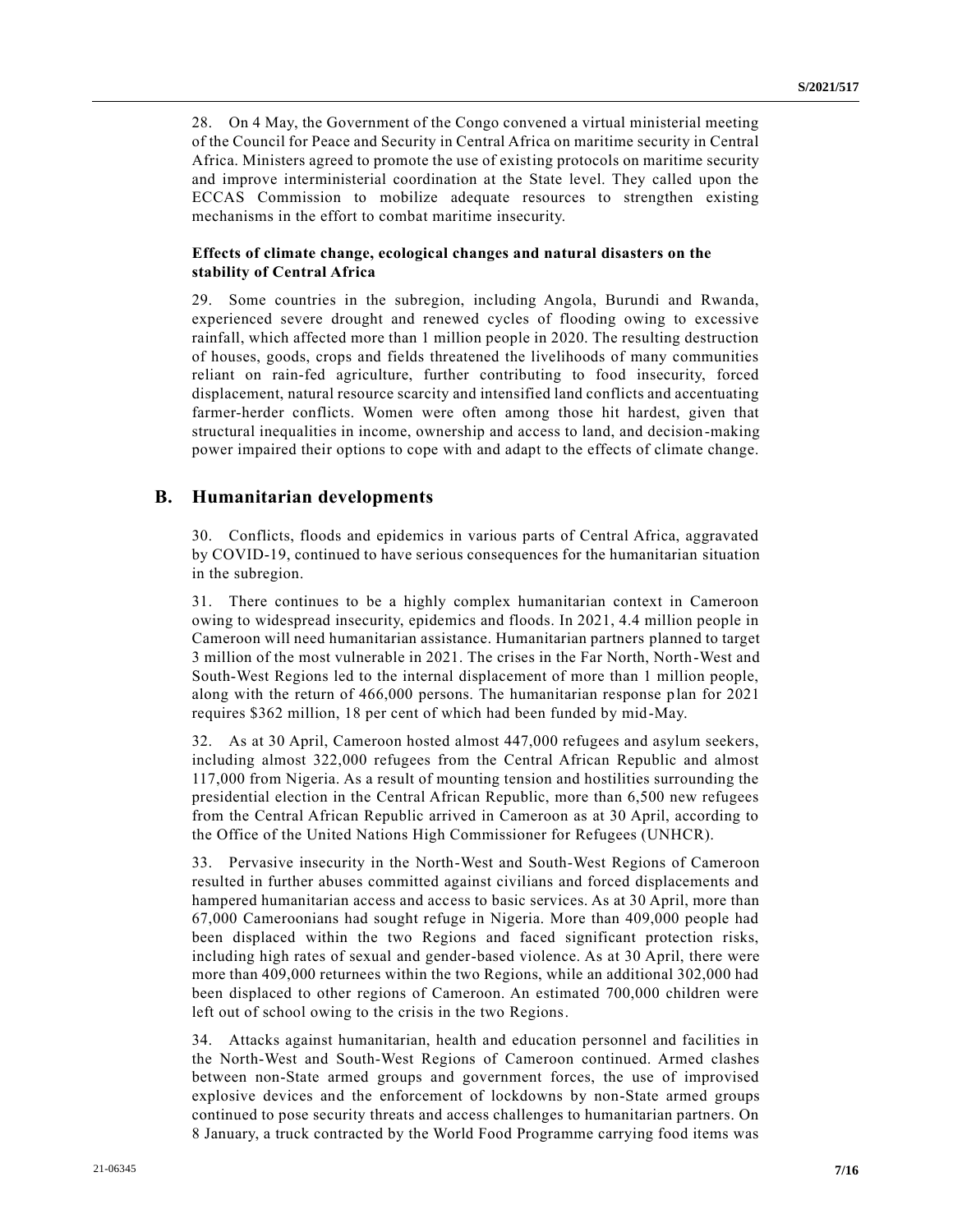caught in the crossfire after Government forces had been ambushed at the Metazem checkpoint, North-West Region. The driver and his assistant were both killed. On 4 February, unidentified gunmen fired upon a clearly marked ambulance from a medical NGO, responding to an emergency call, near Muyuka, South-West Region, wounding one aid worker. On 24 April, the vehicle of a national NGO was shot at by a soldier at an official checkpoint near Mamfe town in the South-West region. Two staff members were injured.

35. On 26 March, a United Nations convoy comprising six staff members from the World Food Programme and one from the Office for the Coordination of Humanitarian Affairs was attacked with stones and gunshots by a non-State armed group at Ikata village, South-West Region of Cameroon. The convoy returned safely to Buea, although two armoured vehicles were severely damaged. The attack on a United Nations convoy was the first of its kind in the North-West and South-West Regions. The United Nations suspended food distribution and humanitarian missions in the area until further notice.

36. On 10 February, the Governments of Cameroon and Nigeria and UNHCR announced the planned voluntary return of 5,000 Nigerian refugees from the Minawao refugee camp in the Far North Region of Cameroon. As at 30 April, 3,880 Nigerian refugees had been voluntarily returned to Banki and Bama, Borno State, Nigeria.

37. In Chad, multiple crises, compounded by COVID-19, continued to affect several areas, exacerbating malnutrition and food insecurity. The revised humanitarian response plan for 2021 requires \$617.5 million targeting 4 million of the 5.5 million people in need of emergency humanitarian assistance. As at 14 April, some 4,754 new refugee arrivals from the Sudan were reported in eastern Chad, following attacks by armed militias in West Darfur.

38. In December, the Congo saw an influx of new refugees from the Central African Republic, following the elections. As at 30 April, 8,500 new refugees had been recorded, including 2,700 biometrically registered. The Congo hosted some 361,000 refugees, asylum seekers, internally displaced persons and others of concern to UNHCR as at 30 April.

39. In Equatorial Guinea, on 7 March, a series of explosions at military barracks in Bata left 107 people killed and more than 700 injured, including women and children, with extensive destruction. The only COVID-19 testing laboratory in Bata was significantly damaged in the incident.

### **Boko Haram/Lake Chad basin**

40. The Lake Chad basin crisis has led to the internal displacement of more than 321,880 Cameroonians and some 401,510 Chadians and forced almost 129,000 Nigerians to seek refuge in Cameroon and Chad. People in the Lake Chad basin continued to suffer from epidemics, including cholera, measles and polio, as well as destruction due to heavy flooding.

41. In the Far North Region of Cameroon, activities of Boko Haram factions, compounded by chronic vulnerability and the growing impact of climate change, left 1.2 million people in need of urgent humanitarian assistance. As at 30 April, there were approximately 112,700 Nigerian refugees, more than 321,880 internally displaced persons and more than 123,000 returnees in the Region, who faced significant protection risks. Heavy rainfall since July 2020 caused widespread flooding, affecting more than 162,000 people. The loss of livelihoods due to conflict and floods and the impact of COVID-19 led to increased food insecurity.

42. More than 16,290 Nigerian refugees, some 401,510 internally displaced persons and more than 30,160 Chadian returnees from the Niger and Nigeria were recorde d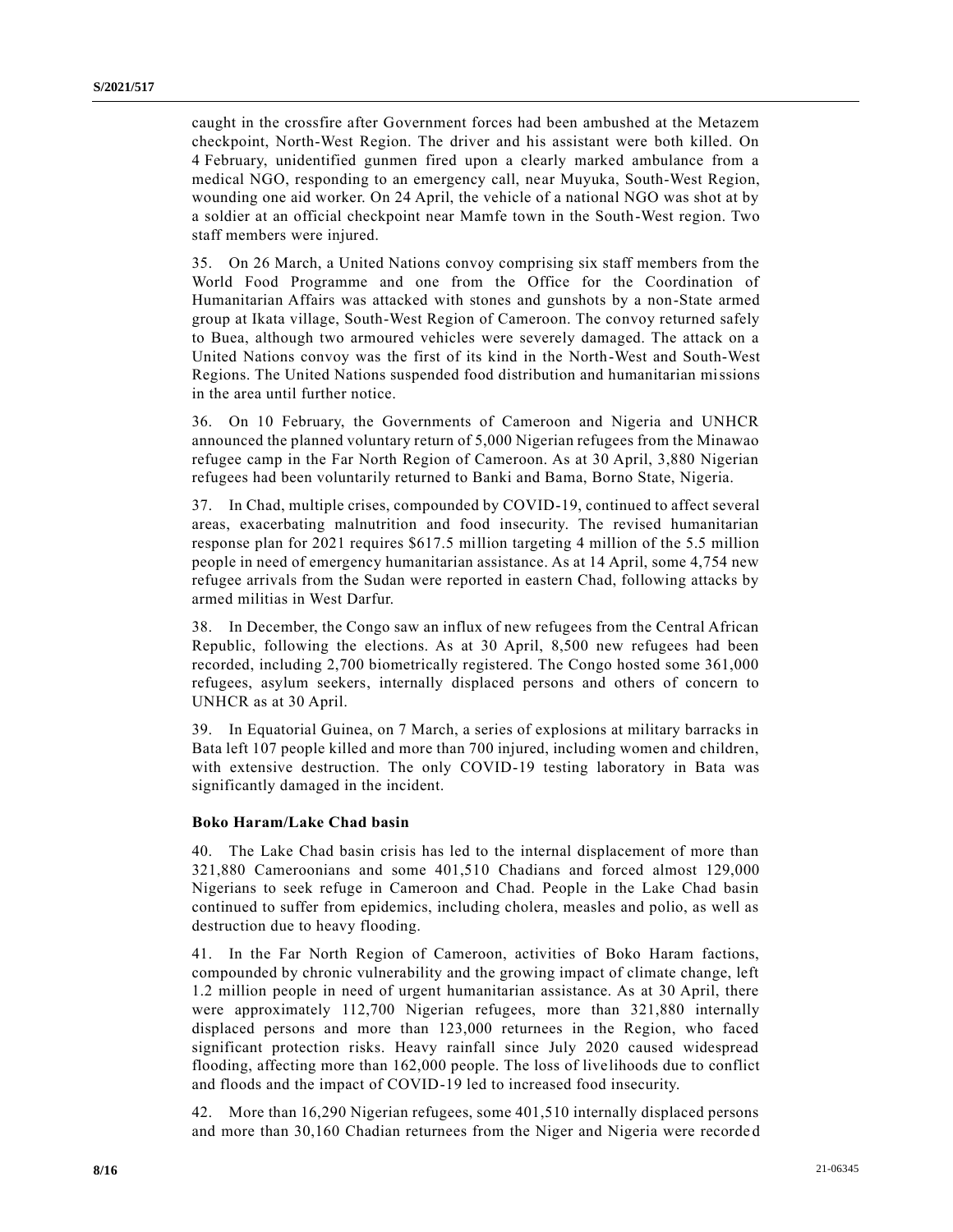in the Chadian provinces affected by Boko Haram as at 30 April. More than half of the population in Lac Province remained displaced owing to insecurity and flooding. Protection concerns persisted, with women and girls facing higher rates of sexual and gender-based violence and limited access to health care. Insecurity, flooding and COVID-19-related movement restrictions in the province continued to affect access to livelihoods, leading to increased food insecurity and the vulnerability of local populations.

## **C. Human rights trends**

43. In Angola, protests continued over demands for better living conditions, good governance and alternation of power. Civil society organizations complained about the excessive use of force by security forces during those protests. On 30 January, a demonstration organized by the Lunda Tchokwe Protectorate Movement was violently dispersed by the police in Cafunfo, Lunda Norte Province. At least six individuals were killed and several others injured. Authorities opened investig ations into the incident.

44. In the North-West and South-West Regions of Cameroon, non-State armed groups continued to attack government forces and civilians, perpetrating killings, torture and ill-treatment against civilians, abducting for ransom, enforcing lockdowns and detonating improvised explosive devices. On 12 March, Human Rights Watch issued a statement in which it accused armed separatists of perpetrating abuses against the civilian populations in the two regions.

45. Reports of alleged abuses by government forces against civilians in the North-West and South-West Regions of Cameroon also continued. On 10 January, at least 10 people, including civilian women and children, were reportedly killed by government forces in Mautu, South-West Region. On 23 January, government forces reportedly killed four teenagers during a raid in Bamenda, North-West Region. The Government claimed that they were members of non-State armed groups.

46. In Chad, between December 2020 and April 2021, authorities restricted democratic space, arresting members of opposition parties, human rights activists and journalists, and banning gatherings organized by opposition parties and civil society organizations to demand the opening of political space, citing public health and pub lic order reasons. The investigation into the death in custody of 44 of 58 suspected Boko Haram members in March 2020 has not concluded. The 14 survivors continue to be held in the high-security prison of Koro Toro awaiting trial. On 27 April, the police violently repressed protests, which had been prohibited by the authorities, against the takeover by the transitional military council, in N´Djamena and a few towns in southern Chad, including by using live ammunition. At least six people were reportedly killed, while several dozen were injured and many more arrested. The transitional military council announced a judicial inquiry into the events.

47. In the Congo, on 12 December, the human rights organization, Observatoire congolais des droits de l'homme, called upon the authorities to release the coordinator of the Congolese platform of human rights NGOs, arrested in Brazzaville on 11 March, following accusations that he had sought to interfere in the electoral process. On 3 May, the editor-in-chief of *Sel-Piment*, arrested on 5 February on libel charges involving a key government official, was sentenced to six months in prison. The coordinators of the civil society movements Tournons la page and Ras-le-bol were arrested on 11 and 25 March, respectively, and have been in detention since then. Opposition figures Jean-Marie Michel Mokoko and André Okombi Salissa remained in detention, notwithstanding calls by the United Nations Working Group on Arbitrary Detention for their release.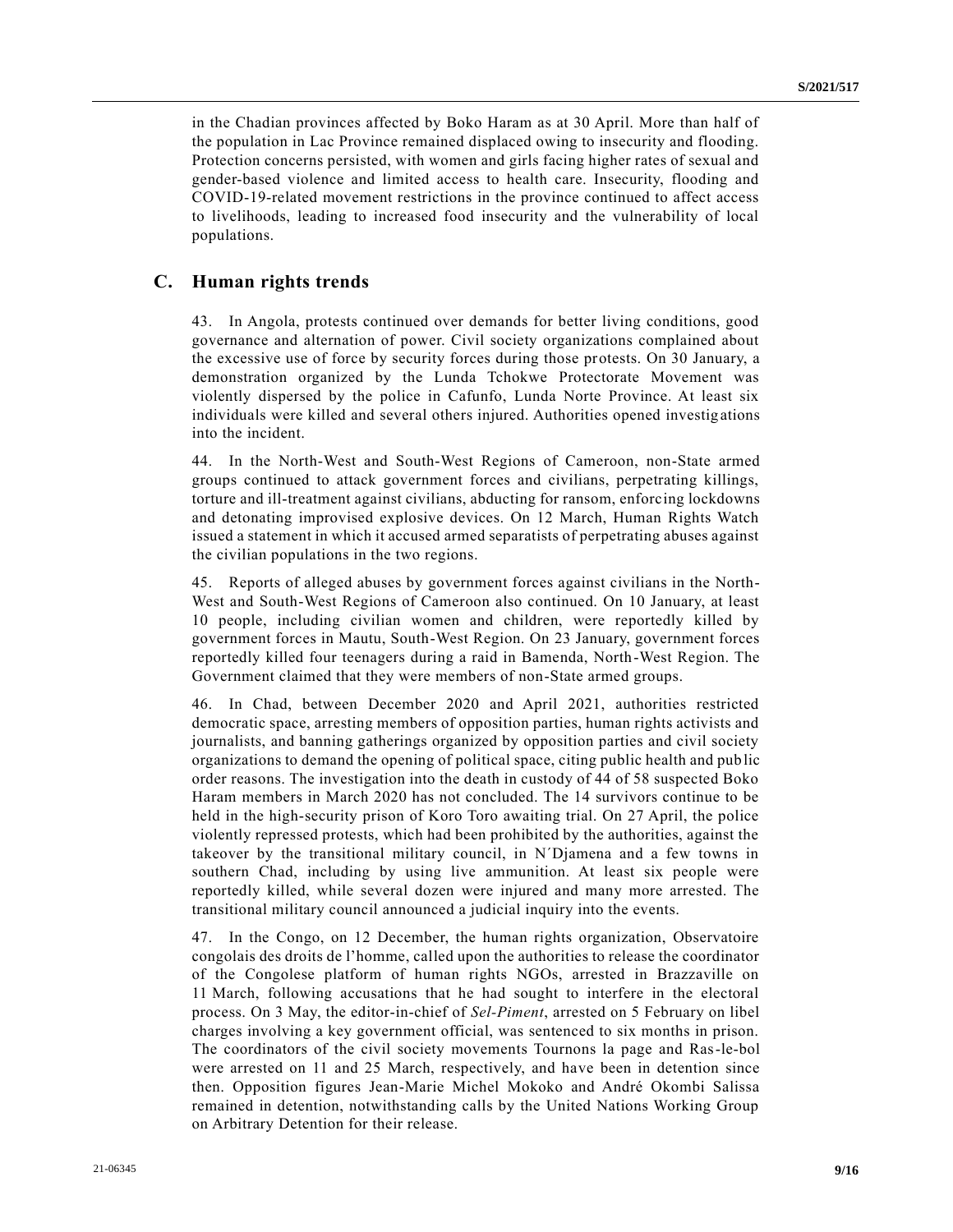48. In Gabon, on 18 February, two curfew violators were shot dead during violent demonstrations against COVID-19 restrictions in some neighbourhoods of Libreville.

## **D. Socioeconomic trends**

49. Governments continued to invest critical resources to mitigate the impact of COVID-19, while facing calls for enhanced social and economic measures and the opening of political space. The regional economy in the Central African Economic and Monetary Community (CEMAC) area was projected to rebound moderately to 2.6 per cent of gross domestic product in 2021, before stabilizing to 2.4 per cent in 2022, according to the International Monetary Fund.

50. In the ECCAS region, the economic impact of COVID-19 continued to affect oil-exporting countries and those with large tourism sectors disproportionally. Prospects for an asymmetric economic rebound challenged efforts towards greater regional economic integration in the ECCAS region.

51. On 24 February, the Presidents of the ECCAS and CEMAC Commissions met in Libreville as part of a dialogue between the two institutions to develop synergies towards facilitating regional integration, accelerating economic transformation and promoting subregional economic and social development.

52. The protracted health and economic crises could have longer-term effects on regional growth, given that the subregion faces the effects of higher debt loads on economic and social investment. The crises could accentuate poverty and inequality and worsen the livelihoods of vulnerable populations, especially women and young people.

# **III. Activities of the United Nations Regional Office for Central Africa**

## **A. Good offices, preventive diplomacy and mediation**

## **Cameroon**

53. The Special Representative for Central Africa continued to engage with key actors in Cameroon and abroad on the need for all stakeholders to engage in dialogue for a peaceful and lasting resolution of the crisis in the North-West and South-West Regions.

54. From 17 to 20 March, the Special Representative travelled to Cameroon at the request of the authorities. During his visit, he met the Prime Minister, the Secretary - General at the Presidency and the Minister Delegate to the Minister of External Relations in charge of Relations with the Commonwealth. He also met with bilateral and international partners and civil society organizations. In his meetings, the Special Representative discussed ways of resolving the crisis in the North-West and South-West regions peacefully and addressing its root causes and socioeconomic consequences. He also maintained channels of communications with diaspora-based leaders of armed groups.

## **Central African Republic**

55. Working closely with the Special Representative for the Central African Republic and senior officials at the Secretariat, the Special Representative for Central Africa continued to mobilize regional support for the implementation of the Political Agreement for Peace and Reconciliation in the Central African Republic. From 10 to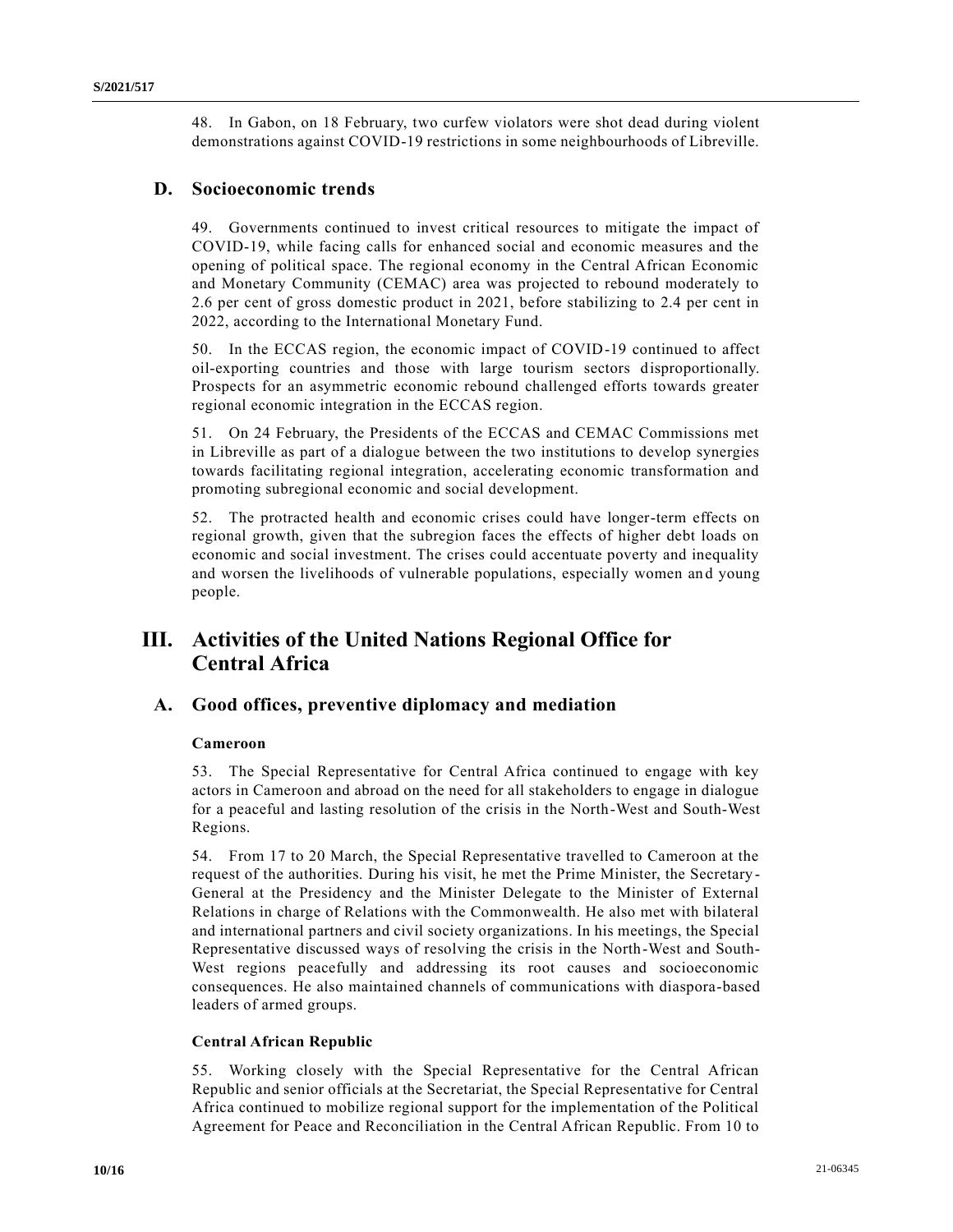13 December, he undertook, with the President of the ECCAS Commission, a visit to the country, to engage in broad consultations with political actors ahead of the elections.

### **Chad**

56. From 7 to 13 March, UNOCA dispatched a team to Chad to undertake a gender and human rights assessment and support the finalization of the national action plan on Security Council resolution [1325 \(2000\)](https://undocs.org/en/S/RES/1325(2000)) on women and peace and security. From 7 to 13 April, UNOCA deployed a working-level mission to Chad to support the resident coordinator and the United Nations country team in the context of the presidential election.

57. From 23 to 27 April, the Special Representative travelled to Chad to represent the Secretary-General at the State funeral of President Déby. He took the opportunity to meet with Chadian stakeholders, notably with the transitional military council leader, the President of the dissolved National Assembly and key opposition leaders, to promote a peaceful, inclusive and consensual process to return to constitutional order and civilian rule. The Special Representative also maintained close contact with the African Union and ECCAS to coordinate efforts.

## **Congo**

58. On 18 and 19 February, the Special Representative travelled to Brazzaville for consultations with the Government, political leaders, the national electoral commission and the diplomatic community. He urged interlocutors to remain committed to a peaceful electoral process and respect for the rule of law. From 15 to 29 March, UNOCA deployed a working-level mission at the request and in support of the resident coordinator and the United Nations country team. From 14 to 17 April, the Special Representative travelled to Brazzaville to participate in the swearing -in ceremony of President Nguesso and hold consultations with the authorities.

59. From 22 February to 6 March, UNOCA supported a series of workshops for some 100 journalists on conflict awareness-raising reporting with a focus on the electoral process. The workshops were organized by the office of the resident coordinator and funded by the United Nations Development Programme -Department of Political and Peacebuilding Affairs Joint Programme on Building National Capacities for Conflict Prevention. The workshops mobilized facilitators and resource persons from various United Nations entities, in liaison with national authorities.

60. The United Nations country team adopted joint programming intended to prevent a relapse into conflict in Pool department, broaden the space for political solutions and strengthen peacebuilding. United Nations agencies were working on a community violence reduction approach in Pool department to mitigate the risk of ex-combatants remobilizing and rearming owing to frustrations over the stalled disarmament, demobilization and reintegration programme.

## **Equatorial Guinea**

61. In response to the Government's call for international support in the aftermath of the Bata explosions, the United Nations coordinated a multidimensional humanitarian response. The Office for the Coordination of Humanitarian Affairs mobilized a humanitarian team through the United Nations Disaste r Assessment and Coordination Team mechanism, and a security team was deployed under the umbrella of the United Nations Regional Centre for Peace and Disarmament in Africa to look at unexploded ordnance risks. The office of the resident coordinator presented the Government with recommendations in relation to the humanitarian situation and ammunition management.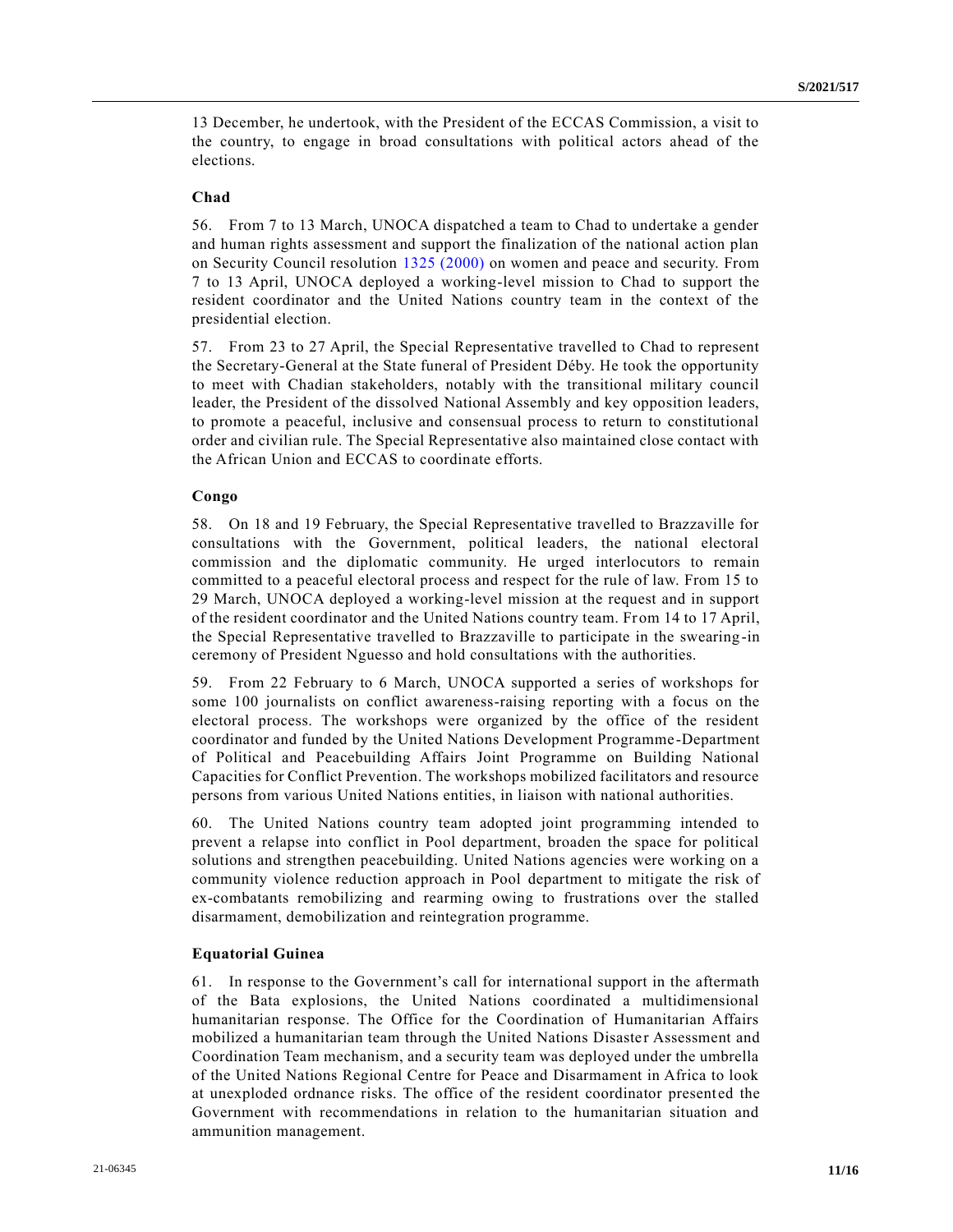62. From 16 to 20 April, UNOCA and the ECCAS Commission deployed a joint technical mission to Malabo, in response to a request from the Government for assistance in the development of its national action plan on the implementation of Security Council resolution [1325 \(2000\)](https://undocs.org/en/S/RES/1325(2000)) on women and peace and security.

## **Gabon**

63. On 9 December, President Bongo Ondimba and the Special Representative had an exchange on the legacy of Gabon's ECCAS chairmanship, including the successful completion of the institutional reform process, and recent developments in the subregion, focusing on the crisis in the Central African Republic.

### **Sao Tome and Principe**

64. From 25 January to 1 February, an electoral needs assessment mission was deployed to Sao Tome, in response to a request for United Nations assistance for the presidential election. Following approval of the mission's recommendations, resource mobilization is ongoing to provide electoral assistance.

65. The Special Representative visited Sao Tome from 16 to 20 May to advocate a peaceful and inclusive electoral process.

66. From 25 to 29 April, UNOCA and the ECCAS Commission conducted a joint visit to Sao Tome and Principe to provide technical support for the preparation of the country's national action plan for the implementation of Security Council resolution [1325 \(2000\)](https://undocs.org/en/S/RES/1325(2000)) on women and peace and security.

## **B. Support for the United Nations, regional and subregional initiatives on peace and security**

## **United Nations Standing Advisory Committee on Security Questions in Central Africa**

67. From 4 to 12 March, UNOCA dispatched an advance team to Bujumbura to assist the Burundian authorities in the preparations for the fifty-first ministerial meeting of the Committee, scheduled to be held from 24 to 28 May.

68. From 25 to 30 April, the Bureau of the Committee conducted a visit to Bangui within the framework of the Political Agreement on Peace and Reconciliation in the Central African Republic and the disarmament, demobilization, rehabilitation and reintegration programme in the country.

#### **Collaboration with regional, subregional and intergovernmental organizations**

69. The Special Representative held regular meetings with the President of the ECCAS Commission to discuss key issues of peace and regional stability and the need to further strengthen ECCAS preventive diplomacy and for ECCAS to continue to work in synergy with regional and international partners.

70. On 12 January, UNOCA met the ECCAS Commissioner for Gender and Social Affairs to discuss partnership between the two offices in support of ECCAS efforts to promote women's participation in governance and mediation structures and in gendersensitive civil society platforms for early warning and conflict prevention.

71. On 29 March, the Special Representative and the President of the ECCAS Commission co-chaired a virtual UNOCA-ECCAS joint retreat. The two offices endorsed their joint strategic plan for the period 2021–2025 focusing on collaborative efforts to advance national and regional governance; an integrated approach to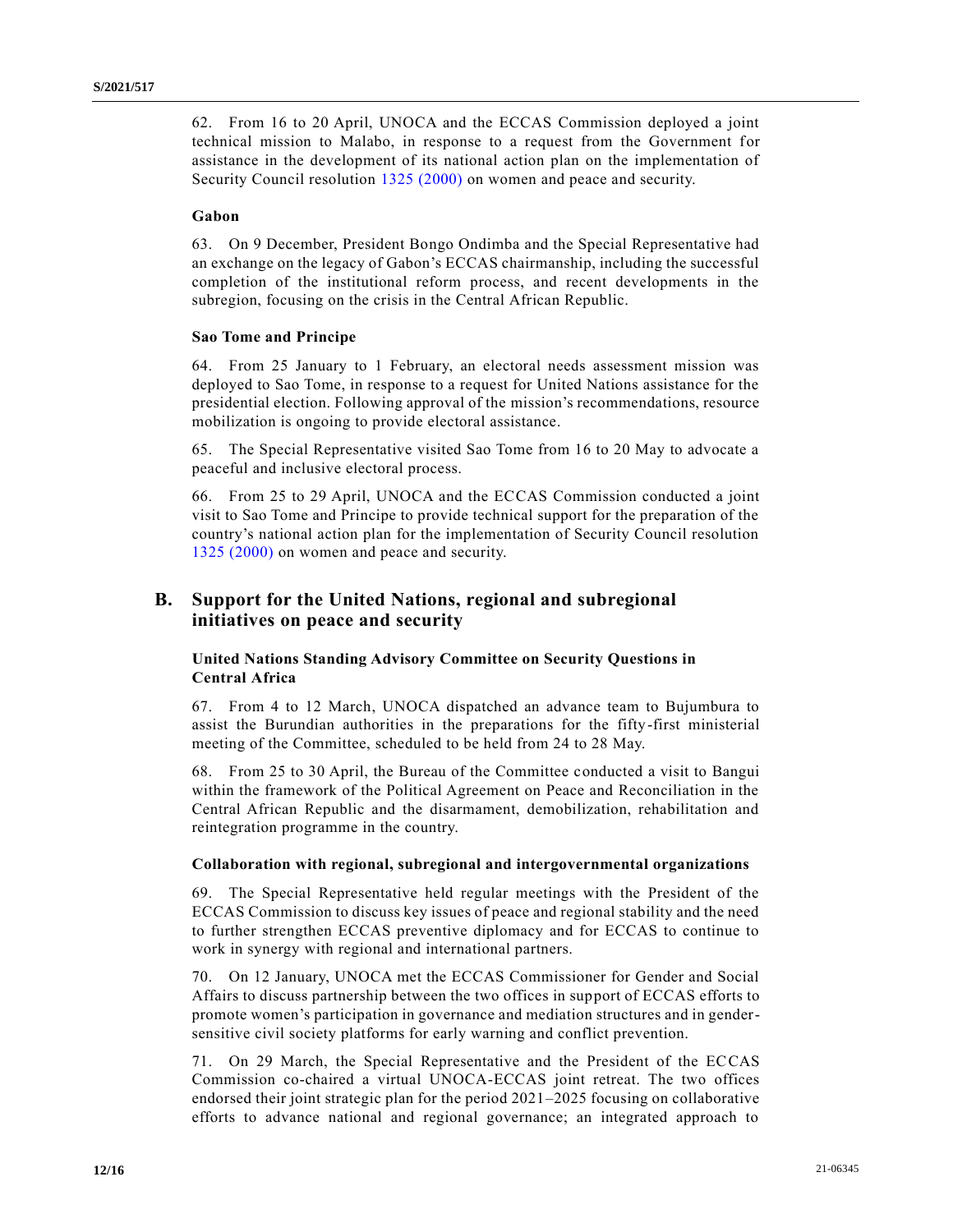transnational security challenges; management of armed groups and rule of law deficits; partnerships with women, young people and civil society for conflict prevention; and strategic planning, resource mobilization and communication.

72. On 30 April, the Special Representative met, virtually, the Regional Vice-President of the World Bank for Western and Central Africa, at his request. They agreed to coordinate their analyses and activities in several countries in Central Africa.

## **Climate security**

73. UNOCA completed the first phase of a two-year project on climate security, which has been implemented since October 2020. The first phase identified key pathways linking the effects of climate change to peace and security challenges in the subregion, such as land conflict, pastoralism-related insecurity, maritime insecurity, unregulated urbanization and the rise of non-State armed groups. The findings will inform a comprehensive assessment of climate-related security risks in Central Africa, to be conducted with subregional partners.

### **Boko Haram**

74. Between 21 February and 1 May, UNOCA and the United Nations Office for West Africa and the Sahel (UNOWAS) conducted joint working-level missions to Cameroon, Chad, the Niger and Nigeria, to assess the impact of Boko Haram in those countries, the humanitarian needs, the impact on the human rights situation and regional and national capacities to address security threats and respond to the needs on the ground.

75. On 18 March, UNOCA participated in the first meeting of the governance cluster of the regional task force on the Regional Stabilization, Recovery and Resilience Strategy for Areas Affected by Boko Haram in the Lake Chad Basin Region. Facilitated by the secretariat of the Regional Strategy, the meeting was also atte nded by various United Nations entities and the European Union, among others. Participants were updated on the activities of the Lake Chad Basin Commission and its partners.

76. From 29 to 31 March, UNOCA participated in a regional expert consultation on the gender dimensions of prosecution, rehabilitation and reintegration approaches for persons associated with Boko Haram, co-organized by the Lake Chad Basin Commission, the United Nations Office on Drugs and Crime, the Office of Counter-Terrorism and the Counter-Terrorism Committee Executive Directorate. The consultation yielded recommendations designed to strengthen the gender dimension of prosecution, rehabilitation and reintegration approaches in the Lake Chad basin.

#### **Maritime security in the Gulf of Guinea**

77. On 18 March, the Special Representatives for Central Africa and West Africa and the Sahel facilitated a virtual high-level meeting on maritime security in the Gulf of Guinea, attended by the Presidents of the ECCAS and ECOWAS Commissions and the Executive Secretary of the Gulf of Guinea Commission. Participants agreed to establish a plan in support of the functioning and operationalization of related regional coordination mechanisms, convene the fourth annual meeting of heads of institutions of the Interregional Coordination Centre for Maritime Safety and Security in the Gulf of Guinea, undertake joint high-level advocacy missions to Member States and intensify joint advocacy with international partners in order to address the challenges to peace and security in the Gulf of Guinea.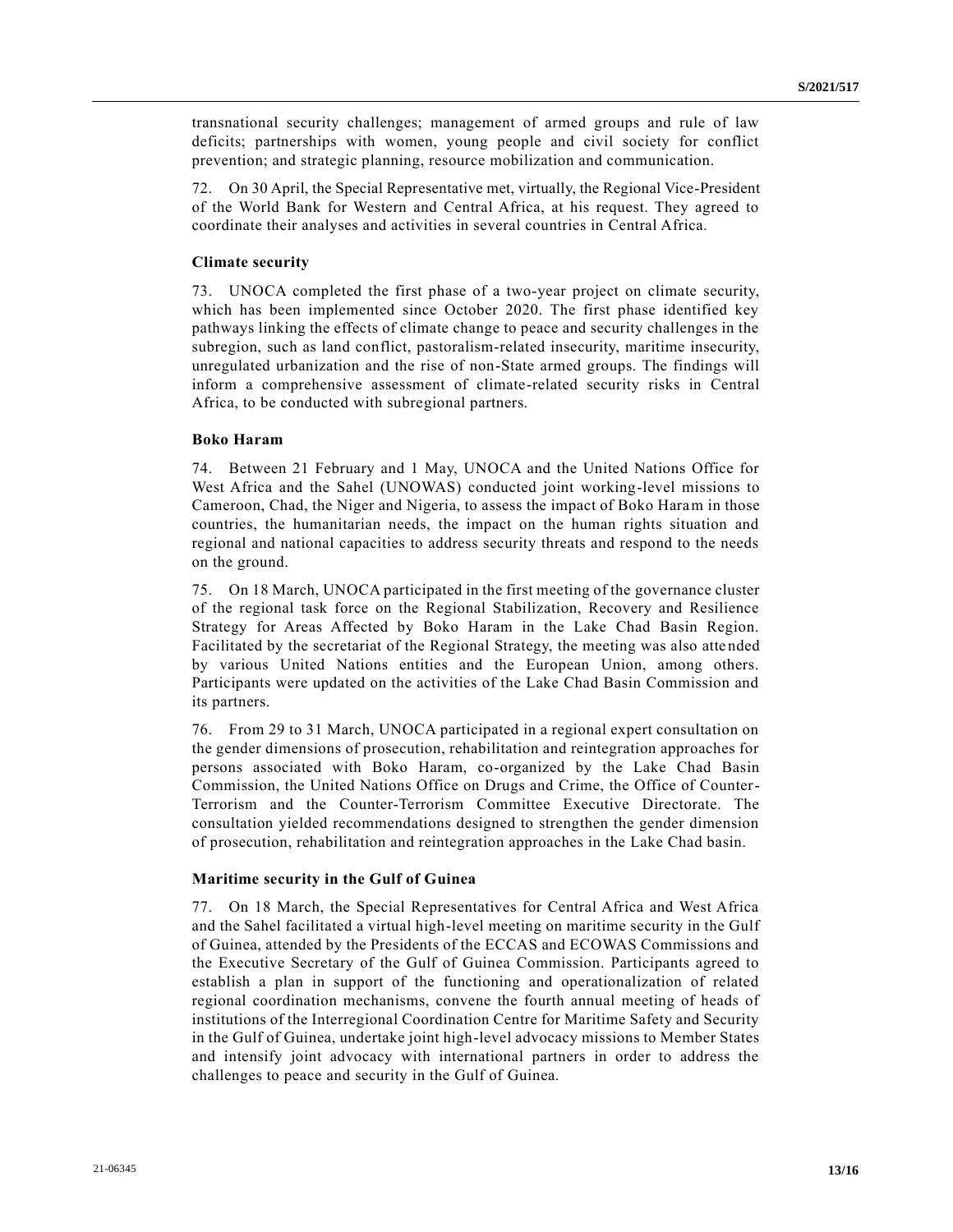### **Transhumance and farmer-herder dynamics**

78. On 10 March, the Special Representative for Central Africa, the Special Coordinator for Development in the Sahel and the Deputy Special Representative for West Africa and the Sahel met to galvanize United Nations system action to strengthen joint analyses and integrated operational responses to the farmer-herder dynamics in West and Central Africa, in collaboration with the relevant resident coordinators, United Nations country teams, regional offices and peace operations.

## **C. Enhancing United Nations coherence and coordination in the subregion**

79. On 23 February, the Special Representative participated in the first virtual meeting of the Senior Policy Group for the implementation of the United Nations Strategy for Peace Consolidation, Conflict Prevention and Conflict Resolution in the Great Lakes Region, chaired by the Special Envoy for the Great Lakes Region. Participants discussed the Group's terms of reference with a view to adopting, in June, the action plan for the implementation of the Strategy.

80. On 4 March, the Special Representatives for Central Africa and the Central African Republic and the Special Envoy for the Great Lakes Region met virtually, at the latter's initiative, to coordinate their approach with regard to regional initiatives in support of the peace consolidation efforts in the Central African Republic, in which they reiterate that regional initiatives should be in support of the Political Agreement for Peace and Reconciliation in the Central African Republic.

81. On 23 March, the Special Representative for Central Africa convened a meeting with United Nations resident coordinators and heads of several United Nations regional offices in Central Africa, at which he introduced the President of the ECCAS Commission. Participants were briefed on peacebuilding funding for cross-border initiatives in support of ECCAS and reviewed the situation in Central Africa and the partnership between UNOCA and ECCAS.

82. On 29 April and 6 May, UNOCA held virtual meetings with UNOWAS, the United Nations Entity for Gender Equality and the Empowerment of Women (UN-Women) and the Department of Political and Peacebuilding Affairs to review the situation of women in Chad and prospects for their participation in the political transition process. Participants discussed coordinated United Nations action in support of Chadian women and explored avenues for championing a gender agenda and ensuring women's meaningful participation in the transition.

# **IV. Observations and recommendations**

83. Elections were organized by several countries in Central Africa. In some instances, however, there were significant restrictions on the exercise of civil and political rights and growing grievances against the management of elections. That situation frustrated democratic aspirations and led several political actors and parties to not take part in or withdraw from electoral processes. States of the subregion are encouraged to actively promote the civil and political rights and freedoms of their people, to hold elections in accordance with constitutional timelines and to implement, through inclusive dialogue, consensual electoral reforms nurturing peaceful, inclusive and credible elections that sustain peace and contribute to the attainment of the Sustainable Development Goals.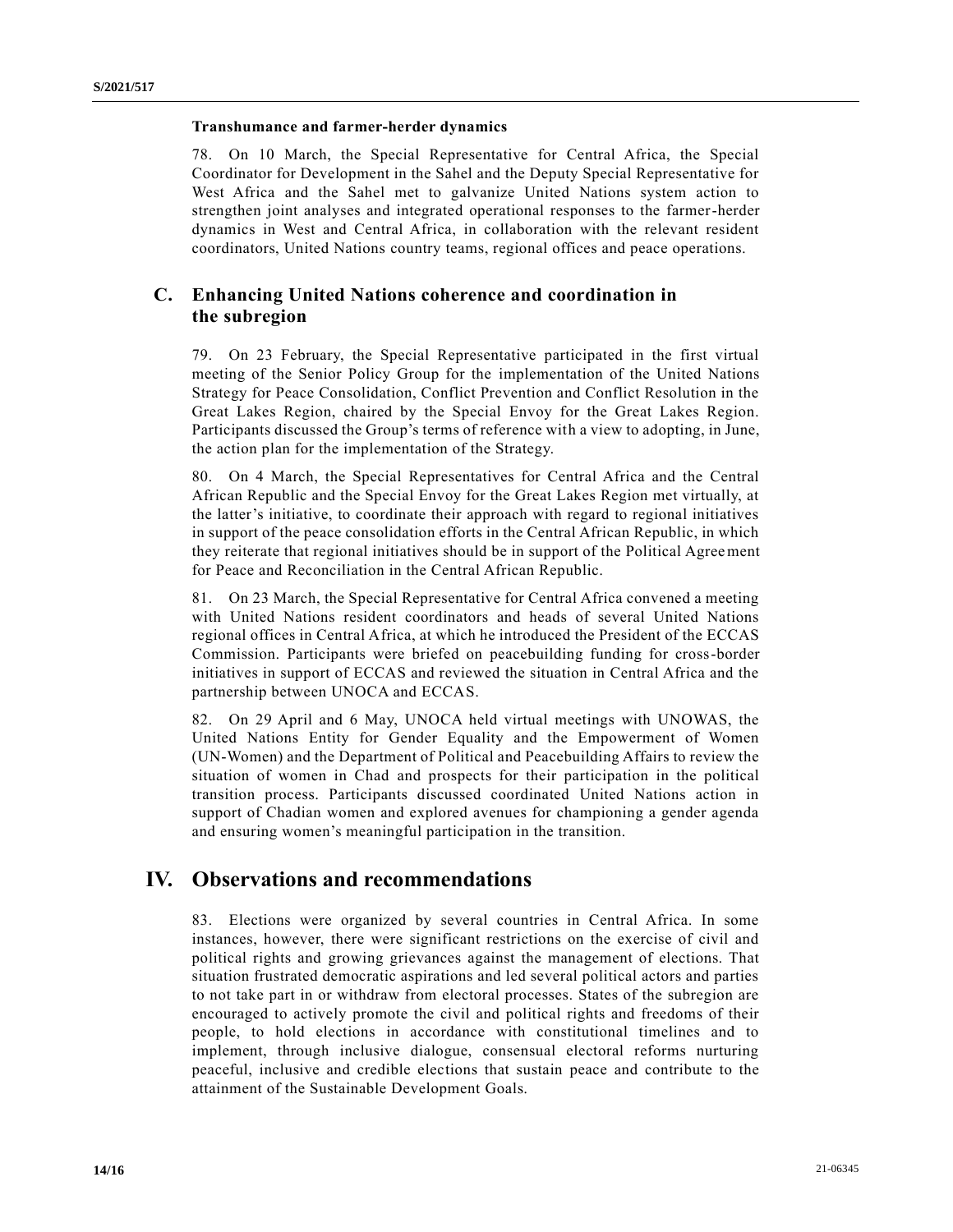84. The United Nations encourages the promotion of regional platforms for the sharing of best practices in the area of democratic elections and the promotion of rules that govern and enforce credible, transparent, inclusive and peaceful elections in line with relevant continental and international standards. My Special Representative will continue to mobilize all relevant United Nations entities to support efforts in this area, including through implementation of the Malabo Declaration on democratic and peaceful elections as a means of strengthening stability and achieving sustainable development goals in Central Africa and the African Charter on Democracy, Elections and Governance. In that context, the continued engagement of the African Union, ECCAS and the International Conference on the Great Lakes Region, as well as the support of international partners, is critical, and enhanced coordination among all partners is necessary.

85. Notwithstanding important efforts made to date, the COVID-19 pandemic continues to affect the political stability and economic progress of Central African States. Measures adopted by Governments to contain the spread of COVID-19, while critical in stemming the health impact of the virus, challenged basic liberties and accentuated poverty and inequality, especially among women and young people. ECCAS member States are encouraged to ensure that response strategies are in line with their human rights obligations and promote recovery strategies, prioritizing vulnerable populations, including women and young people.

86. The persistence of armed violence, including internal and cross-border movements of armed groups, in various parts of Central Africa poses a serious threat to the stability of the entire subregion, with grave consequences adding to an already precarious humanitarian situation, exacerbated by the impact of COVID-19. Terrorist attacks by Boko Haram in Cameroon and Chad continue to take a heavy civilian toll. Coordination among countries and partners of the Lake Chad basin region is crucial to addressing the threat of Boko Haram, its root causes and its impact on the affected populations and countries. Joint efforts of UNOCA, UNOWAS and other United Nations entities in the region, including joint analysis, advocacy and programming, remain key to addressing the impact of Boko Haram. All stakeholders should implement the Regional Stabilization, Recovery and Resilience Strategy for Areas Affected by Boko Haram in the Lake Chad Basin Region, including through the finalization and implementation of the territorial action plans.

87. I condemn the continued violence against civilians, schools and United Nations and humanitarian personnel and assets in the North-West and South-West Regions of Cameroon. There is no military solution to the crisis in the two Regions. The Cameroonian authorities are encouraged to prioritize and promote inclusive dialogue and reconciliation and further implement the recommendations of the major national dialogue. In line with those recommendations, the Cameroonian authorities are also encouraged to reach out to members of the Cameroonian diaspora, who did not participate in the dialogue and continue to reject its outcome, to address outstanding issues underlying the crisis.

88. I reiterate my profound condolences to the people and the Government of Chad on the passing of President Déby. All stakeholders in Chad should pursue a peaceful, inclusive and consensual process towards a rapid return to constitutional order and civilian rule. It is my hope that Chadian stakeholders will have the vision, devotion to the national interest, courage and determination to transform this pivotal moment for Chad into an opportunity for all Chadians to advance towards sustainable peace and inclusive development. I call upon all actors to respect the territorial integrity of Chad and refrain from the use of violence for political gain. Chad remains bound by its obligations under international law to fulfil, protect and respect human rights, including the rights to life, freedom of expression and peaceful assembly. The United Nations stands with the Chadian people and will continue to work closely with the